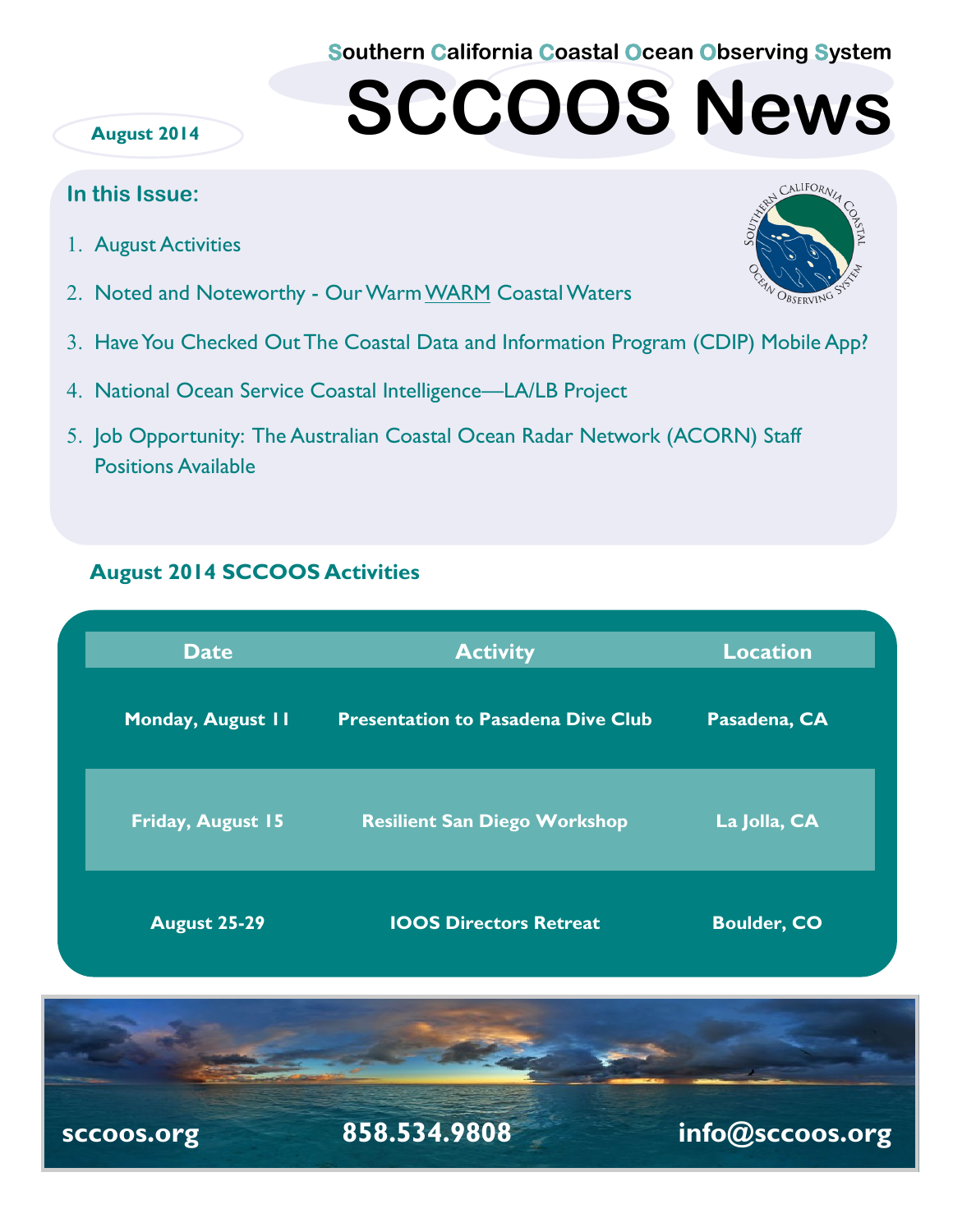# **Noted and Noteworthy - the warm WARM Coastal Waters**

If you have gotten in the water lately, as the program staff with the SCCOOS have, you have reveled in the freedom of swimming without a wetsuit!! Even with years of experience and a whole host of expertise around SCCOOS wonders, "What is going on with all this warm water?". In preparation for this article – SCCOOS compiled information from its' partners in order to present information for the user (YOU!) to suss out what

you think about the warm water.

**"SCCOOS advocates for sustaining long-term observations to establish a baseline for evaluating, tracking and predicting change. For example, without a continued effort to collect sea surface temperature (SSTs) we wouldn't be able to determine if the ocean is getting warmer and forget trying to understand why!"**



#### **Why are observations of the sea surface temperatures of interest?**

Our colleagues at **[NOAA's Ocean Climate Observation Program](http://www.oco.noaa.gov/seaSurfaceTempProduct.html)** have information on this particular question. They state that SSTs are essential to understanding the state of the earth climate system because the ocean "communicates" with the atmosphere from its' surface. SST's are an important component in weather prediction and are collected by SCCOOS on different platforms.

1. [Automated and Manual Shore Stations:](http://www.sccoos.org/data/autoshorestations/autoshorestations.php) These platforms consist of a suite of near real-time sensors that are attached to piers at several locations along the California coast.

2. [Gliders:](http://www.sccoos.org/data/spray/overview.php) Spray gliders are robotic submarines that navigate underwater without a human crew onboard and without cables. Gliders transmit their data to satellites when they are on the surface and those data are available in the near real-time.

3. [Research Vessels:](http://sccoos.ucsd.edu/data/cast/calcofi/) In 2004, SCCOOS added 9 [CalCOFI](http://www.calcofi.org/) stations to the standard 66 station pattern at the 20m isobath in the Southern California Bight.

#### **Does warm water mean we are experiencing an El Niño?**

In a word no - and this is a common misconception too. No matter what your level of expertise is El Niño is widely associated with warmer than normal waters and La Niña with colder than average waters, but it is more then just warm water that experts are keeping tabs on. An abbreviated summary of the atmospheric and oceanic indicators of an El Niño from [NOAA's Pacific ENSO Applications Climate Center](http://www.prh.noaa.gov/peac/update.php) are;

- A high number of early season tropical cyclones in the western North Pacific
- Extended periods of persistent westerly winds at equatorial latitudes
- An eastward displacement of westerly winds at equatorial latitudes
- An intense burst of typhoon activity from mid-September thru early November 2013 (a possible precursor to El Niño)
- A major warming of the subsurface ocean temperatures across a large swath of the equatorial central and eastern Pacific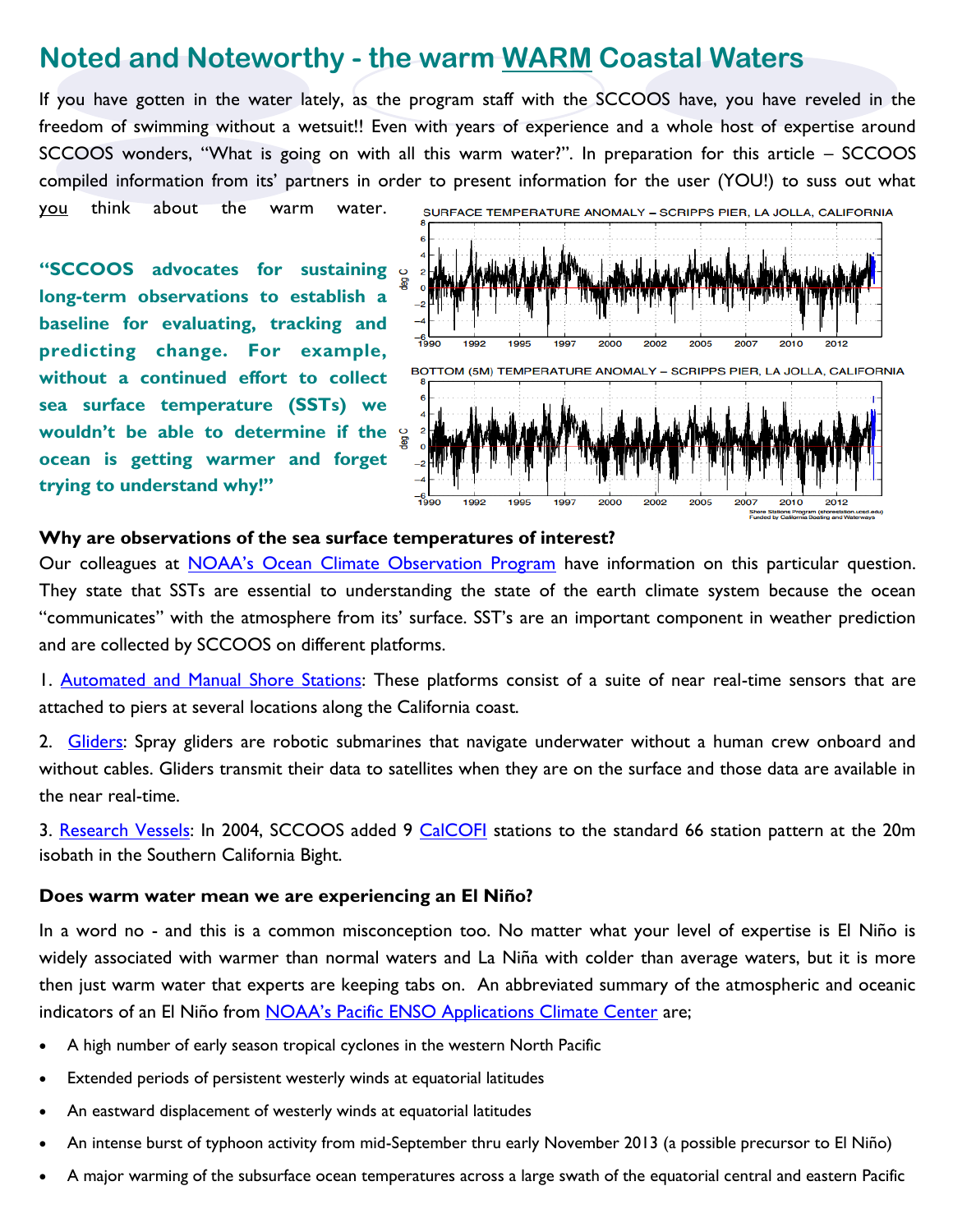

#### **sccoos.org**



#### **What is our probability that an El Niño will occur?**

This has changed a bit as of late due to a slight decrease in SSTs over the western and central equatorial Pacific. Also the atmospheric responses (the winds) have been lagging. This is why the **[prediction](http://www.cpc.ncep.noaa.gov/products/analysis_monitoring/enso_advisory/ensodisc.pdf)** of an El Niño has decreased from 80% to 65% during the fall and early winter. Experts are predicting that if conditions persist we will most likely experience a weak to moderate El Niño in the Northern Hemisphere.

#### **What are the local factors that are contributing to our warm waters off the West Coast?**

Our colleagues at [NOAA's Southwest Fisheries Science Center Fisheries Ecology Division](https://swfsc.noaa.gov/news.aspx?Division=FED&ParentMenuId=54&id=19435) have recently posted an excellent explanation as to the source(s) of our warming trend. To summarize— they state that the warming was especially strong from July 15 to 23, which coincided with a period when the region's typically strong and persistent summertime northwesterly winds were very weak or absent. In addition to warming directly related to weaker winds, this greatly reduced coastal upwelling and allowed much warmer water that was offshore and to the south to move inshore and to the north. Coastal radar observations indicate very weak and even northward surface currents in the region of strong warming during this period.

#### **Applicable Data**

The [California 3km Regional Ocean Model System](http://www.sccoos.org/data/roms-3km/) hosted on both the SCCOOS and CeNCOOS websites which are provided by Dr. Yi Chao at UCLA are a great visual of our warm waters. The images show sea surface temperature in Celcius.



The Sea Grant fellow for the West Coast Ocean Observing Systems has written a [blog](https://westcoastoceans.wordpress.com/2014/08/20/hot-summer-oceans/) on the subject as well as compiled temperature plots from the Scripps Pier (below).